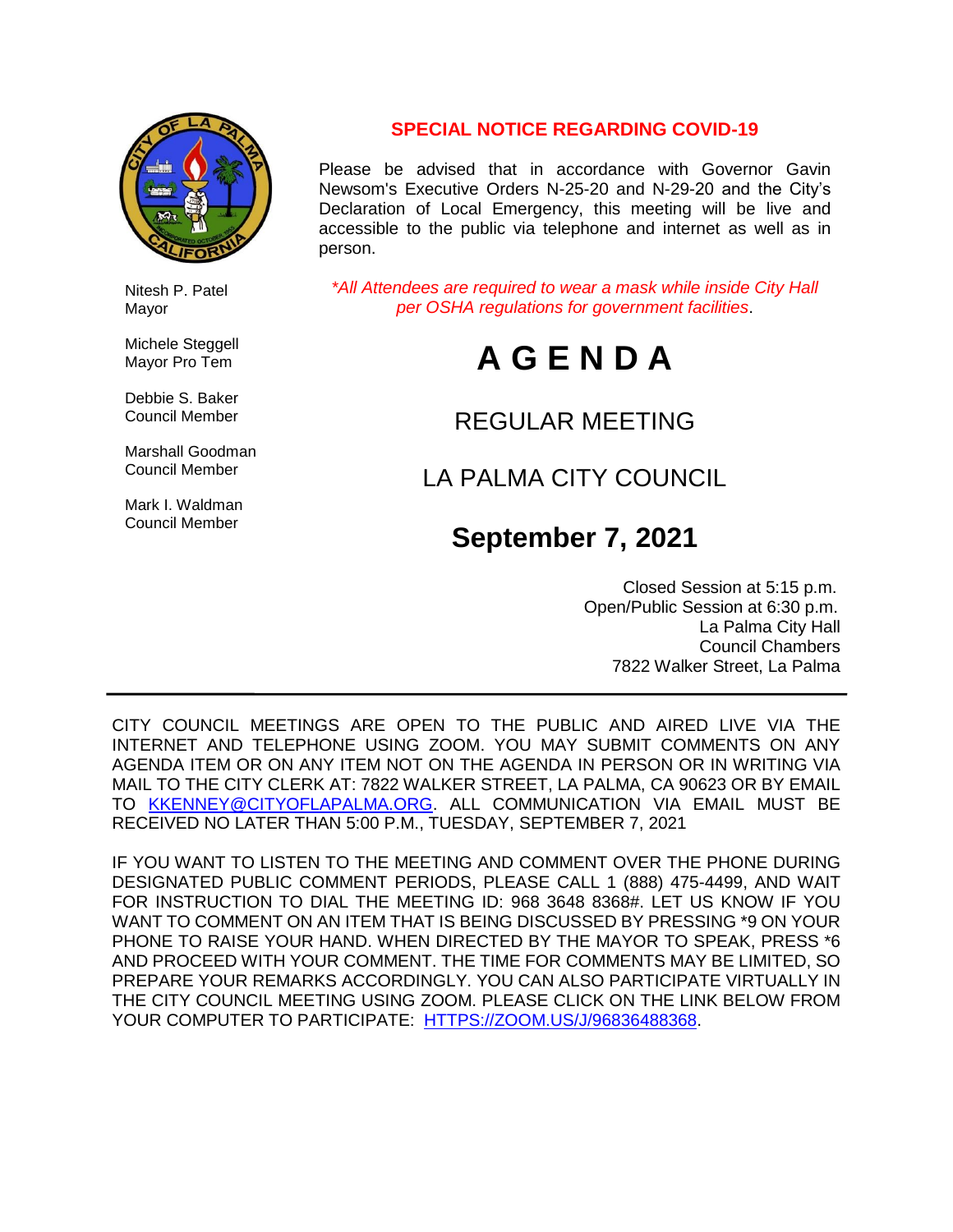#### CALL TO ORDER

#### CLOSED SESSION

#### CS-1. *CONFERENCE WITH LABOR NEGOTIATORS*

Pursuant to Government Code section 54957.6.

| <b>Agency Designated Representatives:</b> | Conal McNamara, City Manager<br>Ryan Hallett Hinton, Assistant to the City<br>Manager                                   |
|-------------------------------------------|-------------------------------------------------------------------------------------------------------------------------|
| <b>Employee Organizations:</b>            | La Palma General Employees Association<br>La Palma Police Association<br>La Palma Professional Employees<br>Association |
| Unrepresented Employees:                  | <b>Executive Management</b>                                                                                             |

CS-2. *CONFERENCE WITH REAL PROPERTY NEGOTIATIONS PURSUANT TO GOVERNMENT CODE SECTION 54956.8*

| 5410-14 La Palma Avenue, La Palma, California<br>Property: |  |
|------------------------------------------------------------|--|
|------------------------------------------------------------|--|

Agency negotiator: Conal McNamara, City Manager Ajit Thind, City Attorney

Negotiating parties: Victor Chung, Elite Taekwondo Center, LLC

Under negotiations: Price and/or terms of the Amended Lease

#### CS-3. *PUBLIC EMPLOYEE PERFORMANCE EVALUATION*

Government Code Section 54957

Position Title: City Manager

OPEN SESSION: (Scheduled to Start at 6:30 p.m.)

| PLEDGE OF ALLEGIANCE: | Council Member Goodman |
|-----------------------|------------------------|
|                       |                        |

INVOCATION: Pastor Steve Bland, La Palma Christian Center Council Member Baker

ROLL CALL: COUNCIL CALL: Council and Commission Members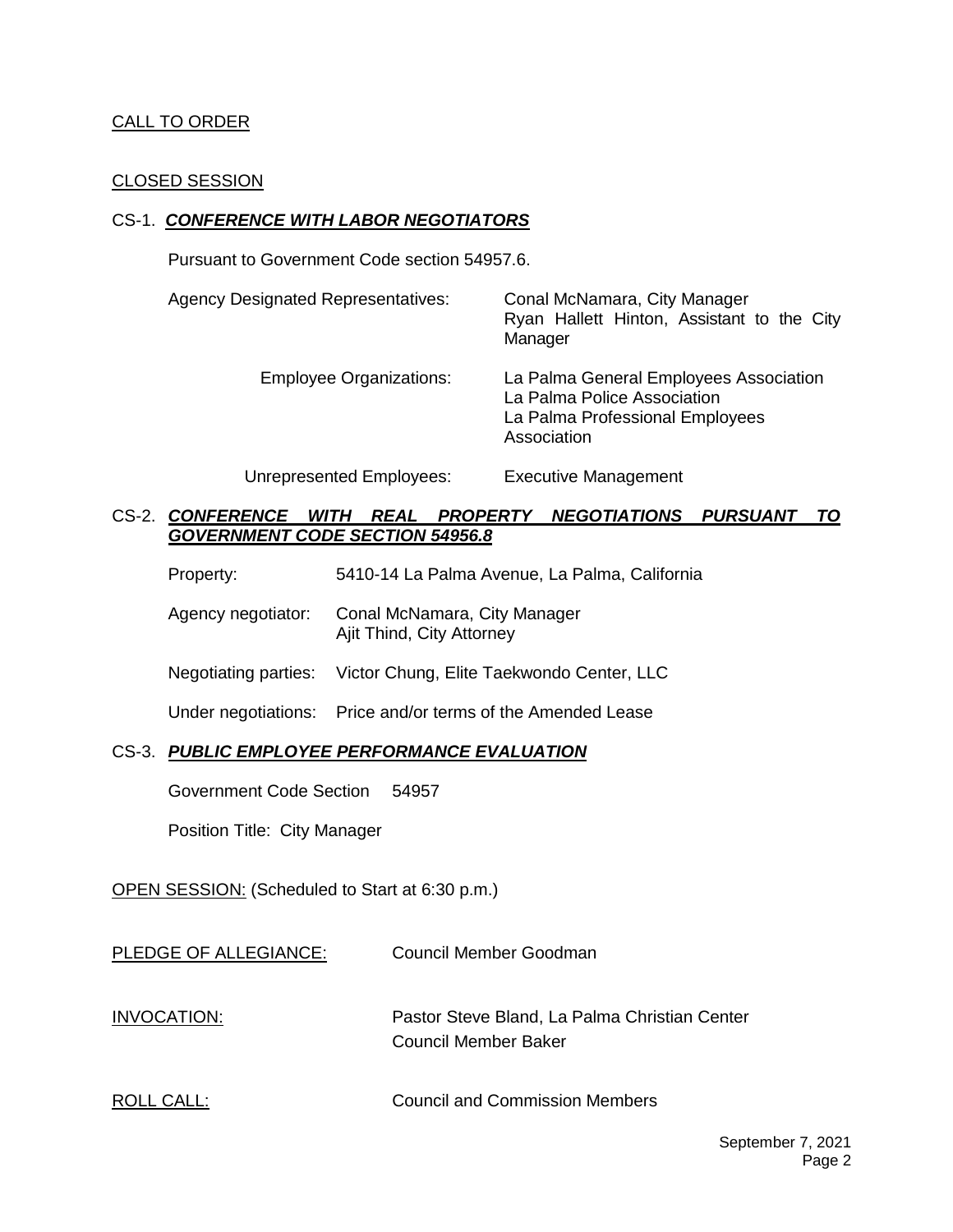## PRESENTATIONS

- 1. Presentation of a Proclamation to Tyler Huang in recognition of his attaining the rank of Eagle Scout.
- 2. Presentation to Employee of the Year to Elizabeth Roth.
- 3. Presentation to Supervisor/Professional Employee of the Year to James Roche.

## ORAL COMMUNICATIONS (Time Limit: 5 Minutes Each)

Time has been reserved at this point in the Agenda for persons wishing to speak on any item that is not listed on the Agenda. By law, the City Council and Successor Agency are prohibited from taking action on such oral comments. The matter will be automatically referred to staff for appropriate response or action or will be placed on the Agenda of a future meeting. Matters listed on the Agenda may be addressed either at this time or at the time they are before the City Council for discussion.

RECESS CITY COUNCIL AND CONVENE AS

# **SUCCESSOR AGENCY TO THE DISSOLVED COMMUNITY DEVELOPMENT COMMISSION OF THE CITY OF LA PALMA**

*The City Council will now recess and convene as the Successor Agency to the Dissolved Community Development Commission of the City of La Palma. Members of the La Palma City Council receive no compensation or stipend as a result of convening or participating in either the Successor Agency or otherwise as serving as members of the Successor Agency.*

#### CONSENT CALENDAR (1 Item)

All matters listed under Consent Calendar will be acted upon by one motion affirming the action recommended on the Agenda. There will be no separate discussion on these items prior to voting unless members of the Successor Agency, Staff, or the public request that specific items be removed from the Consent Calendar for separate action. Any member of the public who wishes to discuss a Consent Calendar item should come forward to the microphone and, upon recognition by the Chair, state his or her name, address, and the item number.

#### A. *Approval of [Successor](https://www.cityoflapalma.org/DocumentCenter/View/11098/Item-A_SA-Minutes) Agency Minutes*

Recommendation that the Successor Agency approve the Minutes of the August 3, 2021, Regular Meeting of the Successor Agency.

#### PUBLIC HEARINGS

None Scheduled.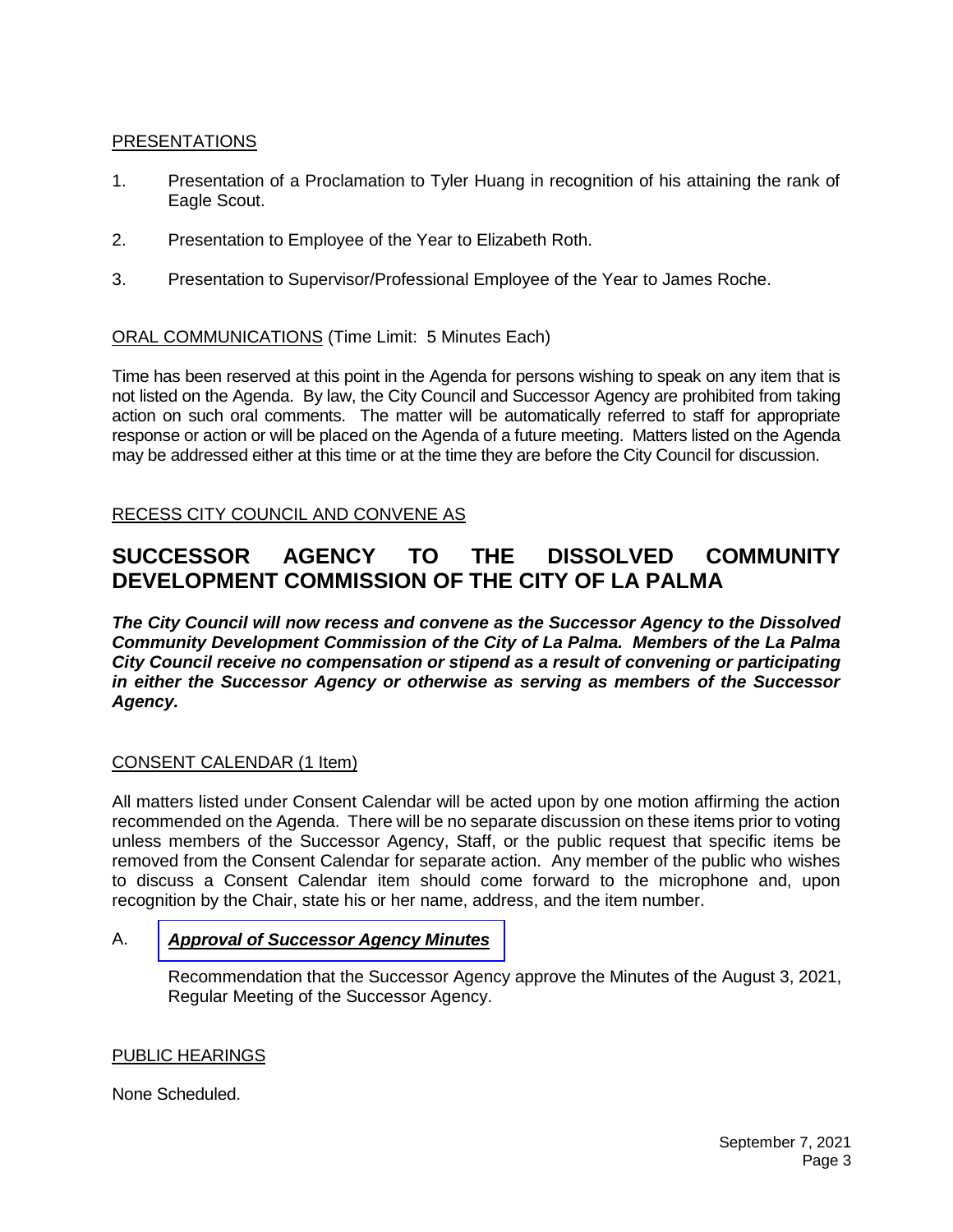# REGULAR ITEMS

None Scheduled.

## ADJOURN THE SUCCESSOR AGENCY

# **CITY COUNCIL**

#### CONSENT CALENDAR (14 Items)

All matters listed under Consent Calendar will be acted upon by one motion affirming the action recommended on the Agenda. There will be no separate discussion on these items prior to voting unless members of the City Council, Staff, or the public request that specific items be removed from the Consent Calendar for separate action. Any member of the public who wishes to discuss a Consent Calendar item should come forward to the microphone and, upon recognition by the Mayor, state his or her name, address, and the item number.

#### 1. *[Waive the Reading of All Ordinances](https://www.cityoflapalma.org/DocumentCenter/View/11099/Item-1_SR-Reading-of-Ordinances)*

Recommendation that the City Council waive the reading of all Ordinances in their entirety and read by title only.

#### 2. *[Approval of Council Minutes](https://www.cityoflapalma.org/DocumentCenter/View/11100/Item-2_CC-Minutes)*

Recommendation that the City Council approved the Minutes of the August 3, 2021, Regular Meeting of the City Council.

#### 3. *[Approval of Register of Demands](https://www.cityoflapalma.org/DocumentCenter/View/11101/Item-3_CC-Warrants)*

Recommendation that the City Council adopt a Resolution approving the Registers of Demands for August 17, 2021, and Septembert 7, 2021.

#### 4. *[Award of Contract to Able Services for Citywide Janitorial Services](https://www.cityoflapalma.org/DocumentCenter/View/11102/Item-4_ABLE-Janitorial-Award-of-Contract)*

Recommendation that the City Council approve and authorize the City Manager to execute an agreement with Able Services for citywide janitorial services.

#### 5. *[Notice of Completion and Acceptance of Work for the City Hall Electrical](https://www.cityoflapalma.org/DocumentCenter/View/11103/Item-5_NOC-CH-Electrical-Improvements)  Improvements, City Project No. 20-BLDG-05*

Recommendation that the City Council accept the work and authorize the Community Services Director to file the Notice of Completion and Acceptance of Work with the Orange County Recorder for the City Hall Electrical Improvements, City Project No. 20-BLDG-05.

#### 6. *[Notice of Completion and Acceptance of Work for the City Hall Interior](https://www.cityoflapalma.org/DocumentCenter/View/11104/Item-6_NOC-CH-Interior-Imp-2021-09-07)  Improvements, City Project No. 21-BLDG-02*

Recommendation that the City Council take the following actions: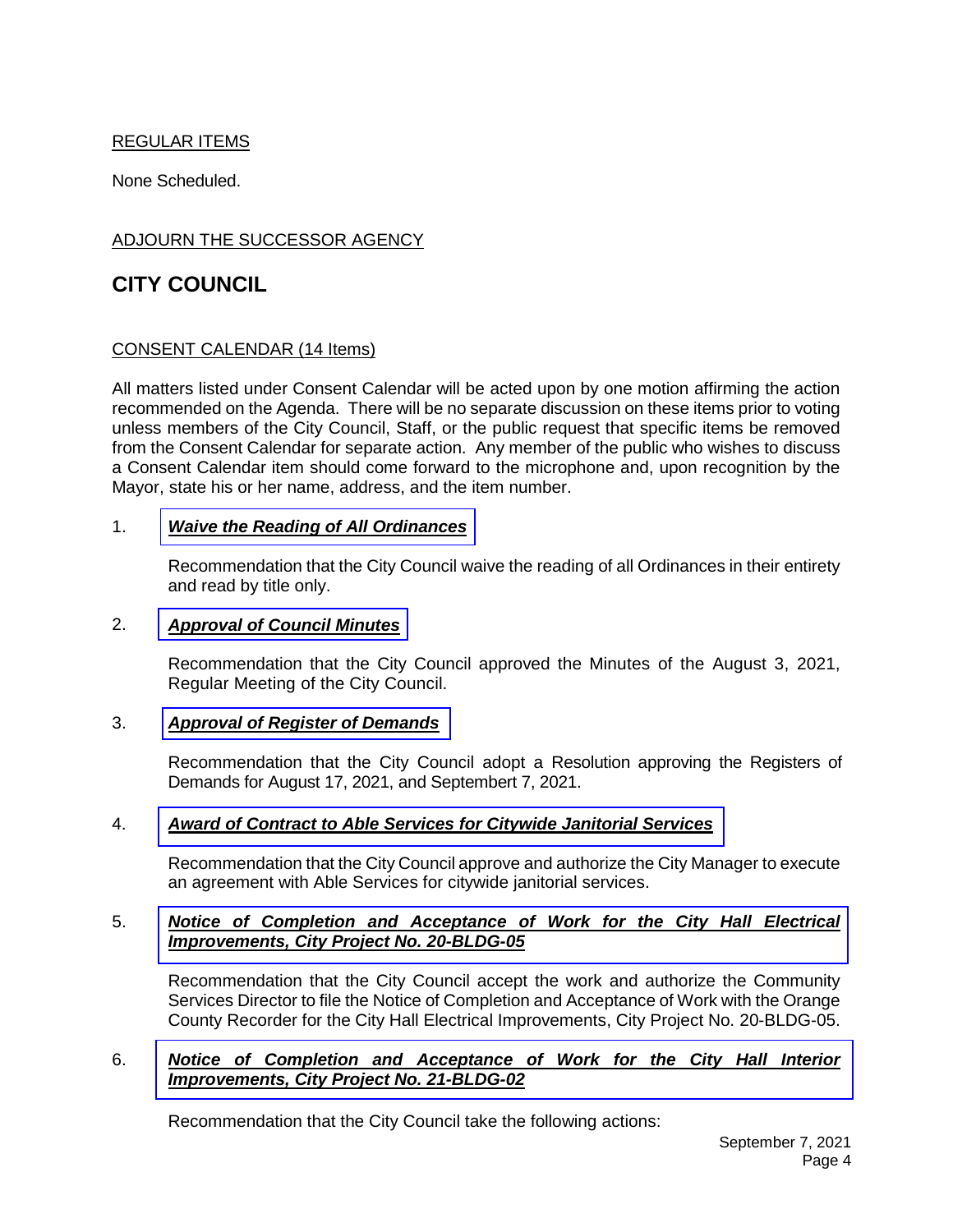- a) Accept the work and authorize the Community Services Director to file the Notice of Completion and Acceptance of Work with the Orange County Recorder for the City Hall Interior Improvements, City Project No. 21-BLDG-02.
- b) Approve the carryover of funding from the FY 2020/21 Budget in the amount of \$185,000 (035-900-8866-00000) to be included in the FY 2021/22 mid-year budget resolution.

#### 7. *[Notice of Completion and Acceptance of](https://www.cityoflapalma.org/DocumentCenter/View/11105/Item-7_NOC-CH-Lighting) Work for the City Hall Retrofit Lighting, City Project No. 21-BLDG-01*

Recommendation that the City Council accept the work and authorize the Community Services Director to file the Notice of Completion and Acceptance of Work with the Orange County Recorder for the City Hall Retrofit Lighting, City Project No. 21-BLDG-01.

#### 8. *[Notice of Completion and Acceptance of Work for the Orangethorpe Avenue](https://www.cityoflapalma.org/DocumentCenter/View/11106/Item-8_NOC-ST-353-Orangethorpe-Rehab)  Rehabilitation Project, City Project No. ST-353*

Recommendation that the City Council accept the work and authorize the Community Services Director to file the Notice of Completion and Acceptance of Work with the Orange County Recorder for the Orangethorpe Avenue Rehabilitation Project, City Project No. ST-353.

#### 9. *Award of Contract to American Asphalt South, Incorporated, for the Moody Street, [City Project No. ST-362, and Zone 3, City Project No. ST-363, Slurry Seal](https://www.cityoflapalma.org/DocumentCenter/View/11108/Item-9_Moody-St--Zone-3_ST-362-and-363-AOC)  Improvements*

Recommendation that the City Council take the following actions:

- a) Approve Award of Contract in the amount of \$390,350.78, inclusive of all bid alternatives to, the low bidder, American Asphalt South, Incorporated for the Moody Street, City Project No. ST-362 and Zone 3, City Project No. ST-363, Slurry Seal Improvements; and
- b) Make the Finding that the Project is categorically exempt from the California Environmental Quality Act (CEQA), Class 1, pursuant to CEQA Guidelines, Section 15301.

#### 10. *[Letter of Support to the Veteran Cemetery Coalition](https://www.cityoflapalma.org/DocumentCenter/View/11090/Item-10_Letter-of-Support-for-OC-Veterans-Cemetary)*

Recommendation that the City Council direct the City Manager to transmit the City Council's letter of support to the Veteran's Cemetery Coalition in pursuit of a veteran's cemetery at the Gypsum Canyon site.

#### 11. *[Destruction of Obsolete Departmental Records](https://www.cityoflapalma.org/DocumentCenter/View/11091/Item-11_Records-Destruction-and-Resolution-2021)*

Recommendation that the City Council adopt a Resolution authorizing the destruction of obsolete records pursuant to the California Government Code Section 34090.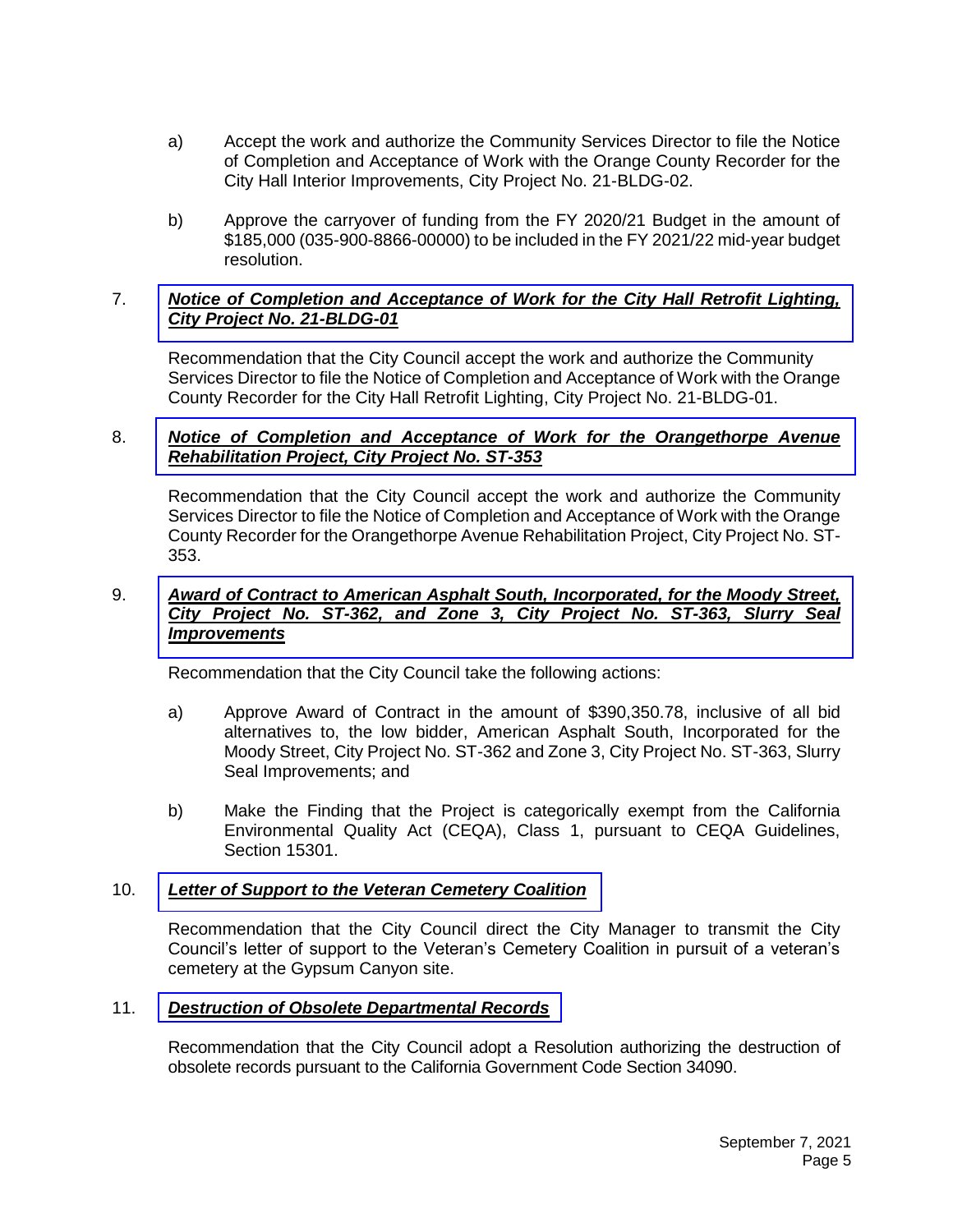## 12. *[Placement of Larry Herman's Name in the Community Commemorative Area](https://www.cityoflapalma.org/DocumentCenter/View/11092/Item-12_Larry-Herman-Community-Commemorative-Application)*

Recommendation that the City Council approve the placement of Larry Herman's name on a paver in the Community Commemorative Area.

#### 13. *[Agreement between the County of Orange and City of La Palma for the AlertOC](https://www.cityoflapalma.org/DocumentCenter/View/11093/Item-13_AlertOC-Agreement)  Mass Notification System*

Recommendation that the City Council approve and authorize the City Manager to execute a Memorandum of Understanding between the City and the County of Orange to allow their use of the County's Countywide Mass Notification System under the terms and conditions of the County's Countywide Mass Notification System Operating Guidelines and vendor-provided agreements, commencing on July 1, 2021, through June 30, 2024.

#### 14. *[800 MHz Countywide Coordinated Communications System \(CCCS\) Joint](https://www.cityoflapalma.org/DocumentCenter/View/11094/Item-14_800-MHz-Joint-Agreement)  Agreement*

Recommendation that the City Council approve and authorize the City Manager to execute the Agreement by the Partner Agency for the revised Joint Agreement for the Operation, Maintenance and Financial Management of the Orange County 800 MHz Countywide Coordinated Communications System (CCCS) which was approved by the Orange County Board of Supervisors on June 22, 2021.

#### PUBLIC HEARINGS (1 Item)

#### 15. *Introduction and First Reading of An Ordinance Amending Chapter 18 of the La [Palma Municipal Code Pertaining to Garbage and Refuse to Incorporate the State's](https://www.cityoflapalma.org/DocumentCenter/View/11095/Item-15_SB1383-Ordinace-1st-Reading)  Organic Waste Methane Emissions Reductions Mandate (Senate Bill 1383)*

Recommendation that the City Council take the following actions:

- a) Open Public Hearing
- b) Receive Staff Report
- c) City Council Comments and Questions
- d) Receive Public Input
- e) Close Public Hearing
- f) Introduce An Ordinance Amending Chapter 18 of the La Palma Municipal Code Pertaining to Garbage And Refuse Code to Incorporate the State's Organic Waste Methane Emissions Reductions Mandate (Senate Bill 1383)

#### REGULAR ITEMS (3 Items)

#### 16. *[Notification of Rate Adjustment for Sanitation Services](https://www.cityoflapalma.org/DocumentCenter/View/11096/Item-16_-EDCO-Rate-Adjustment)*

Recommendation that the City Council receive and file the report regarding the rate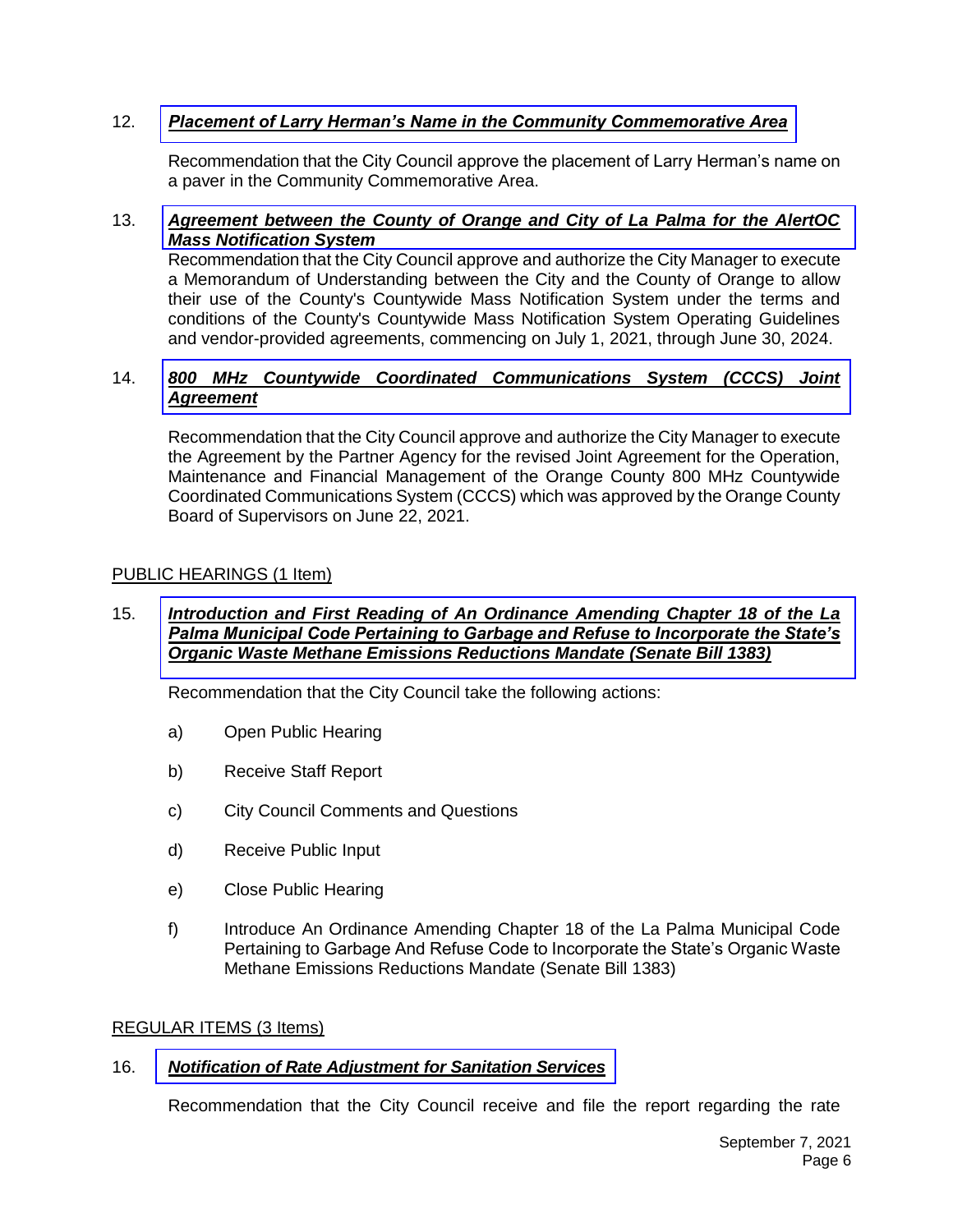adjustment for residential and commercial sanitation services effective October 1, 2021.

## 17. *[Amending the League of California Cities Voting Delegates](https://www.cityoflapalma.org/DocumentCenter/View/11109/Item-17_LOCCs-Annual-Conference_Alternate-Voting-Delegates)*

Recommendation that the City Council take the following actions:

- a) Amend the designation of Mayor Patel as La Palma's Voting Delegate at the League of California Cities' (LOCC) Annual Conference by designating a City Council Member to replace him;
- b) Amend the designation of Mayor Pro Tem Steggell as the City of La Palma's Alternate Voting Delegate at the League of California Cities' (LOCC) Annual Conference by designating a City Council Member to replace her; and
- c) Authorize the City Clerk to submit an Amended Voting Delegate/Alternate Form to the League of California Cities; and
- d) Authorize the La Palma voting delegation the discretion to vote on any resolutions taking into consideration the information they receive at the conference.

## 18. *[Police Department Reorganization](https://www.cityoflapalma.org/DocumentCenter/View/11097/Item-18_PD-Reorganization)*

Recommendation that the City Council discuss the proposed reorganization of the Police Department by replacing the Civilian Support Services Manager with a Police Captain and, if desired, adopt a budget resolution to add a second Police Captain and remove the Support Services Manager

#### COUNCILMEMBER AB1234 REPORTS, REPORTS FROM CITY-AFFILIATED COMMITTEES, AND COUNCIL REMARKS

# CITY MANAGER REMARKS

# CITY ATTORNEY REMARKS

# ADJOURNMENT